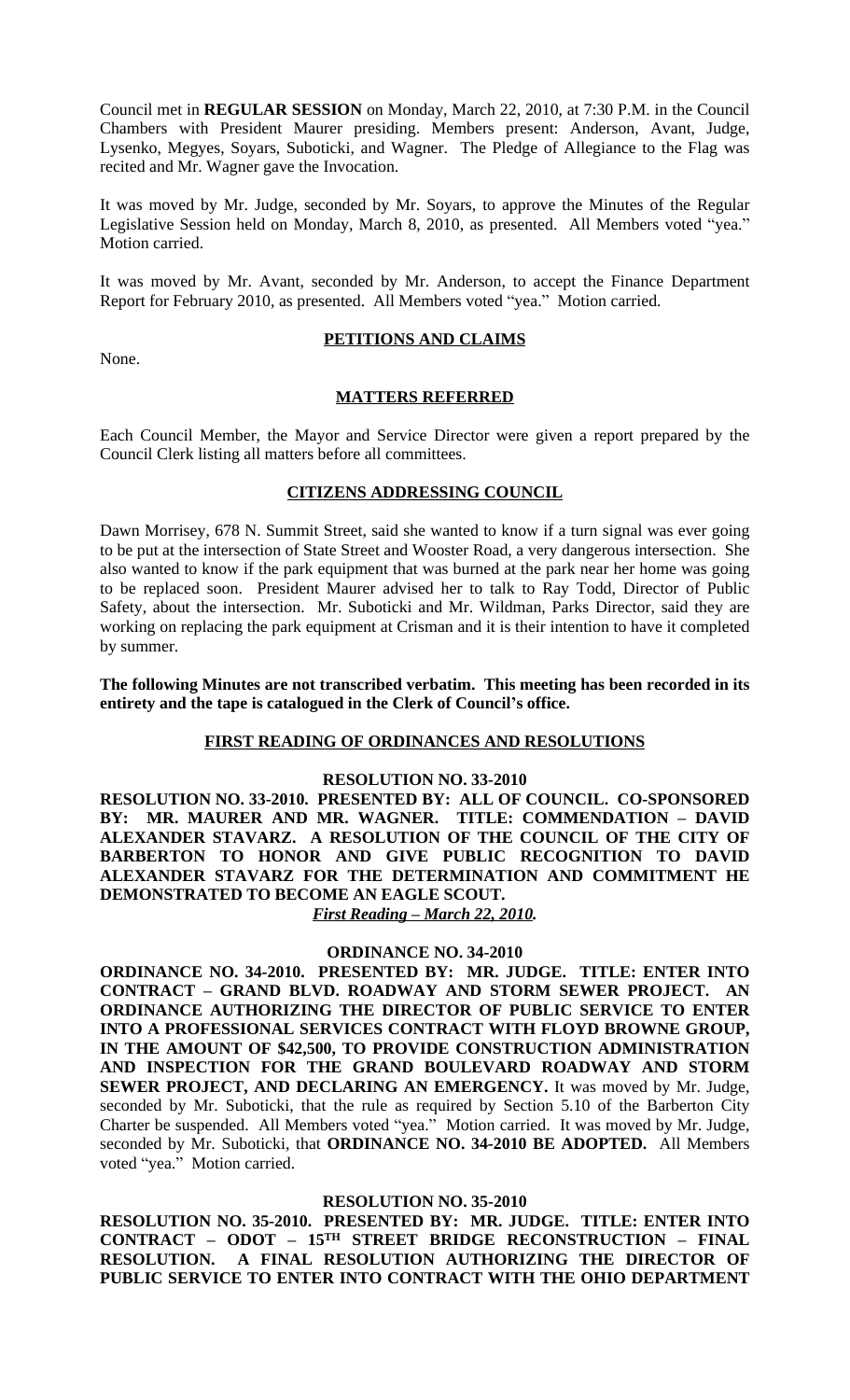**OF TRANSPORTATION (ODOT) TO RECONSTRUCT THE 15TH STREET BRIDGE OVER ABC RAILROAD, FOR \$392,963, AND DECLARING AN EMERGENCY**. It was moved by Mr. Judge, seconded by Mr. Suboticki, that the rule as required by Section 5.10 of the Barberton City Charter be suspended. All Members voted "yea." Motion carried. It was moved by Mr. Judge, seconded by Mr. Suboticki, that **RESOLUTION NO. 35-2010 BE ADOPTED.** All Members voted "yea." Motion carried.

### **RESOLUTION NO. 36-2010**

**RESOLUTION NO. 36-2010. PRESENTED BY: MR. MEGYES. TITLE: SUMMIT ROAD/GLENN STREET WATER TRANSMISSION MAIN PROJECT. A RESOLUTION AUTHORIZING PARTICIPATION AND RATIFYING PRIOR PARTICIPATION OF THE CITY OF BARBERTON, SUMMIT COUNTY, OHIO, WITH THE DEPARTMENT OF THE ARMY, CORPS OF ENGINEERS, FOR THE DESIGN AND CONSTRUCTION OF THE SUMMIT ROAD/GLENN STREET WATER TRANSMISSION MAIN REPLACEMENT PROJECT, AND AUTHORIZING THE MAYOR OF THE CITY OF BARBERTON, AND OTHER APPROPRIATE CITY OFFICIALS, TO ACT FOR AND ON BEHALF OF THE CITY OF BARBERTON, IN EXECUTING, ACCEPTING OR OTHERWISE APPROVING ALL DOCUMENTS, AGREEMENTS, INSTRUMENTS, OR OTHER NECESSARY PAPERS REQUIRED BY THE DEPARTMENT OF THE ARMY TO IMPLEMENT SAID PARTICIPATION IN THE PROJECT, AND DECLARING AN EMERGENCY.** It was moved by Mr. Megyes, seconded by Mr. Soyars, that the rule as required by Section 5.10 of the Barberton City Charter be suspended. Mr. Avant said he would like to know how much of Summit Street and how much of Glenn Street is involved. Mr. Stender, Director of Utilities, said Glenn Street is going to be repaired from Summit Road to State Street. He said on Summit Street, it will go from that intersection, north into Norton, to the general area of Clark Mills Road. Mr. Megyes said it is roughly about a mile-and-a-half on Summit Street, about 8,000 feet. President Maurer called for the vote on suspension. All Members voted "yea." Motion carried. It was moved by Mr. Megyes, seconded by Mr. Soyars, that **RESOLUTION NO. 36-2010 BE ADOPTED.** All Members voted "yea." Motion carried.

### **ORDINANCE NO. 37-2010**

**ORDINANCE NO. 37-2010. PRESENTED BY: MR. SOYARS. TITLE: PURCHASE OF AMBULANCE. AN ORDINANCE AUTHORIZING THE DIRECTOR OF PUBLIC SAFETY TO ENTER INTO CONTRACT WITH PFUND SUPERIOR SALES TO PURCHASE A 2009 WHEELED COACH AMBULANCE FOR THE COST OF \$112,089, THROUGH THE OHIO STATE COOPERATIVE PURCHASING PROGRAM, PURSUANT TO ORDINANCE NO. 42-1995, AND DECLARING AN EMERGENCY.** It was moved by Mr. Soyars, seconded by Mr. Megyes, that the rule as required by Section 5.10 of the Barberton City Charter be suspended. All Members voted "yea." Motion carried. It was moved by Mr. Soyars, seconded by Mr. Megyes, that **ORDINANCE NO. 37-2010 BE ADOPTED.** All Members voted "yea." Motion carried.

#### **ORDINANCE NO. 38-2010**

**ORDINANCE NO. 38-2010. PRESENTED BY: MR. SOYARS. TITLE: ENTER INTO CONTRACT – ORIANA HOUSE. AN ORDINANCE AUTHORIZING THE MAYOR TO ENTER INTO A ONE (1) YEAR CONTRACT WITH ORIANA HOUSE INCORPORATED FOR THE 2010 COMMUNITY CORRECTIONS SERVICES, AND DECLARING AN EMERGENCY.** It was moved by Mr. Soyars, seconded by Mr. Megyes, that the rule as required by Section 5.10 of the Barberton City Charter be suspended. All Members voted "yea." Motion carried. It was moved by Mr. Soyars, seconded by Mr. Megyes, that **ORDINANCE NO. 38-2010 BE ADOPTED.** All Members voted "yea." Motion carried.

### **ORDINANCE NO. 39-2010**

**ORDINANCE NO. 39-2010. PRESENTED BY: MR. AVANT. TITLE: LEASE PURCHASE AGREEMENT – FIRE DEPARTMENT. AN ORDINANCE AUTHORIZING THE DIRECTOR OF FINANCE TO ENTER INTO A THREE-YEAR LEASE PURCHASE AGREEMENT WITH FIRST MERIT BANK, TO FINANCE A 2009 WHEELED COACH AMBULANCE FOR \$112,089, AND DECLARING AN EMERGENCY.** It was moved by Mr. Avant, seconded by Mr. Anderson, that the rule as required by Section 5.10 of the Barberton City Charter be suspended. President Maurer said as he recalls, this is leased for three years and at the end there is no balloon payment. He asked if it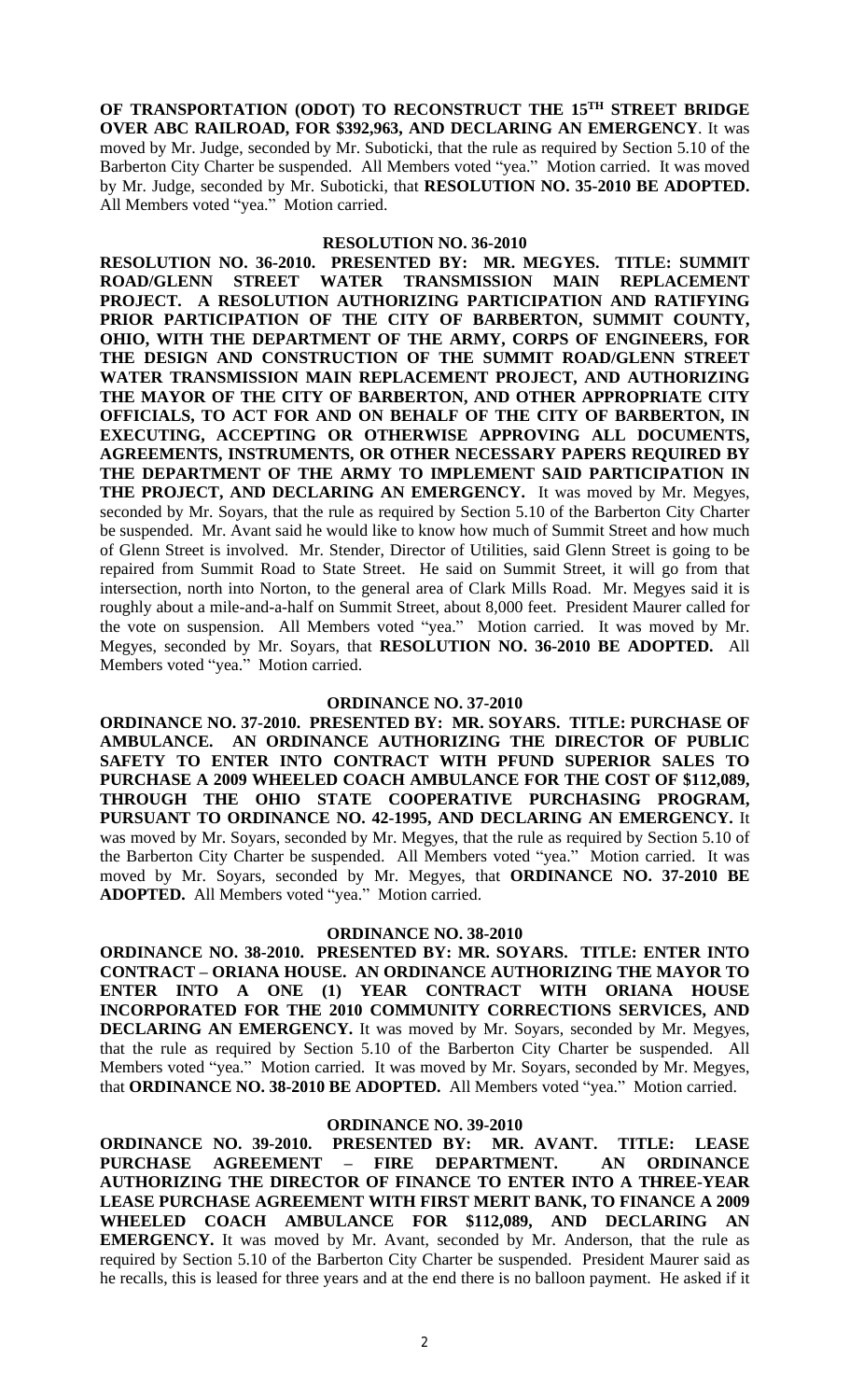then belongs to the City. Mayor Genet said that is correct. President Maurer called for the vote on adoption. All Members voted "yea." Motion carried. It was moved by Mr. Avant, seconded by Mr. Anderson, that **ORDINANCE NO. 39-2010 BE ADOPTED.** All Members voted "yea." Motion carried.

## **ORDINANCE NO. 40-2010**

**ORDINANCE NO. 40-2010. PRESENTED BY: MR. AVANT. TITLE: APPROPRIATION – FIRE DEPARTMENT. AN ORDINANCE APPROPRIATING \$4,500 FROM THE UNAPPROPRIATED ITEM OF THE GENERAL FUND TO THE FIRE DEPARTMENT OPERATING BUDGET, FOR THE PURCHASE OF VARIOUS EMS EQUIPMENT, DUE TO A GRANT FROM THE STATE OF OHIO DIVISION OF EMS, AND DECLARING AN EMERGENCY.** It was moved by Mr. Avant, seconded by Mr. Soyars, that the rule as required by Section 5.10 of the Barberton City Charter be suspended. All Members voted "yea." Motion carried. It was moved by Mr. Avant, seconded by Mr. Soyars, that **ORDINANCE NO. 40-2010 BE ADOPTED.** All Members voted "yea." Motion carried.

#### **ORDINANCE NO. 41-2010**

**ORDINANCE NO. 41-2010. PRESENTED BY: MR. AVANT. TITLE: OVERRIDING THE MINIMUM FUND BALANCE POLICY. AN ORDINANCE APPROVING THE OVERRIDING OF THE MINIMUM FUND BALANCE POLICY FOR THE GENERAL FUND FOR 2010 AND THE ATTACHED PLAN FOR RETURNING TO THE POLICY, AND DECLARING AN EMERGENCY.** It was moved by Mr. Avant, seconded by Mr. Anderson, that the rule as required by Section 5.10 of the Barberton City Charter be suspended. All Members voted "yea." Motion carried. It was moved by Mr. Avant, seconded by Mr. Anderson, that **ORDINANCE NO. 41-2010 BE ADOPTED.** President Maurer said it may seem like a bit of a formality, but this is not something we take lightly when suspending legislation like this. He said the Minimum Fund Balance is more of a wake-up call to make sure we are keeping our fingers on the pulse of things happening. He said we are dealing with some very difficult times and suspension of rules for this is an unfortunate part of the reality we are facing right now. President Maurer called for the vote on adoption. All Members voted "yea." Motion carried.

### **ORDINANCE NO. 42-2010**

**ORDINANCE NO. 43-2010. PRESENTED BY: MR. AVANT. TITLE: 2010 BUDGET. AN ORDINANCE ADOPTING A BUDGET FOR VARIOUS FUNDS OF THE CITY OF BARBERTON FOR THE PERIOD BEGINNING JANUARY 1, 2010, AND PROVIDING FOR THE ADMINISTRATION THEREOF, AND DECLARING IT AN EMERGENCY.** It was moved by Mr. Avant, seconded by Mr. Anderson, that the rule as required by Section 5.10 of the Barberton City Charter be suspended. All Members voted "yea." Motion carried. It was moved by Mr. Avant, seconded by Mr. Anderson, that **ORDINANCE NO. 42-2010 BE ADOPTED.** Mr. Judge said he would be voting "no" on the passage of this operating budget. He said he did not believe that the fifteen items on the plan to get us back on track is a concrete enough plan. He said something more in-depth, more specific, and more detailed is needed. Mr. Judge said some of these items have already taken effect. He said they are going to help out during the year, but it is not a plan to get us back on track. He said we talk about the future, but he does not believe this plan represents that. He said he voted "no" last year on the operating budget for the same reason. Mr. Judge said he provided suggestions all last year, the year before that, and the year before that with little discussion or even being brought up after they were made. He said this failing economy did not just come up and surprise us; this is something that has been going on for many years. He said some people believe this is a depression and some people feel it is a global recession. He said this is something Barberton was not prepared for ten or twenty years ago. Mr. Judge said this is not an easy fix. He said he appreciates the hard work the Administration and the unions did the past few months with concessions and re-negotiations, but he does not believe that these fifteen items will get us back on track. He said he will be voting "no." Mr. Avant said he would like to disagree with one point made by Mr. Judge. He said we did get a big hit. He said we have never in the past years taken a million-dollar hit in revenues at one time in a three-month period. He said it surprised a whole nation, so he understands how it would have been a surprise to us as well. President Maurer called for the vote on adoption. Mr. Anderson, Mr. Megyes, Mr. Suboticki, Mr. Avant, Mr. Wagner, Mr. Lysenko, and Mr. Soyars voted "yea." Mr. Judge voted "nay." Motion carried, 7-1.

#### **ORDINANCE NO. 43-2010**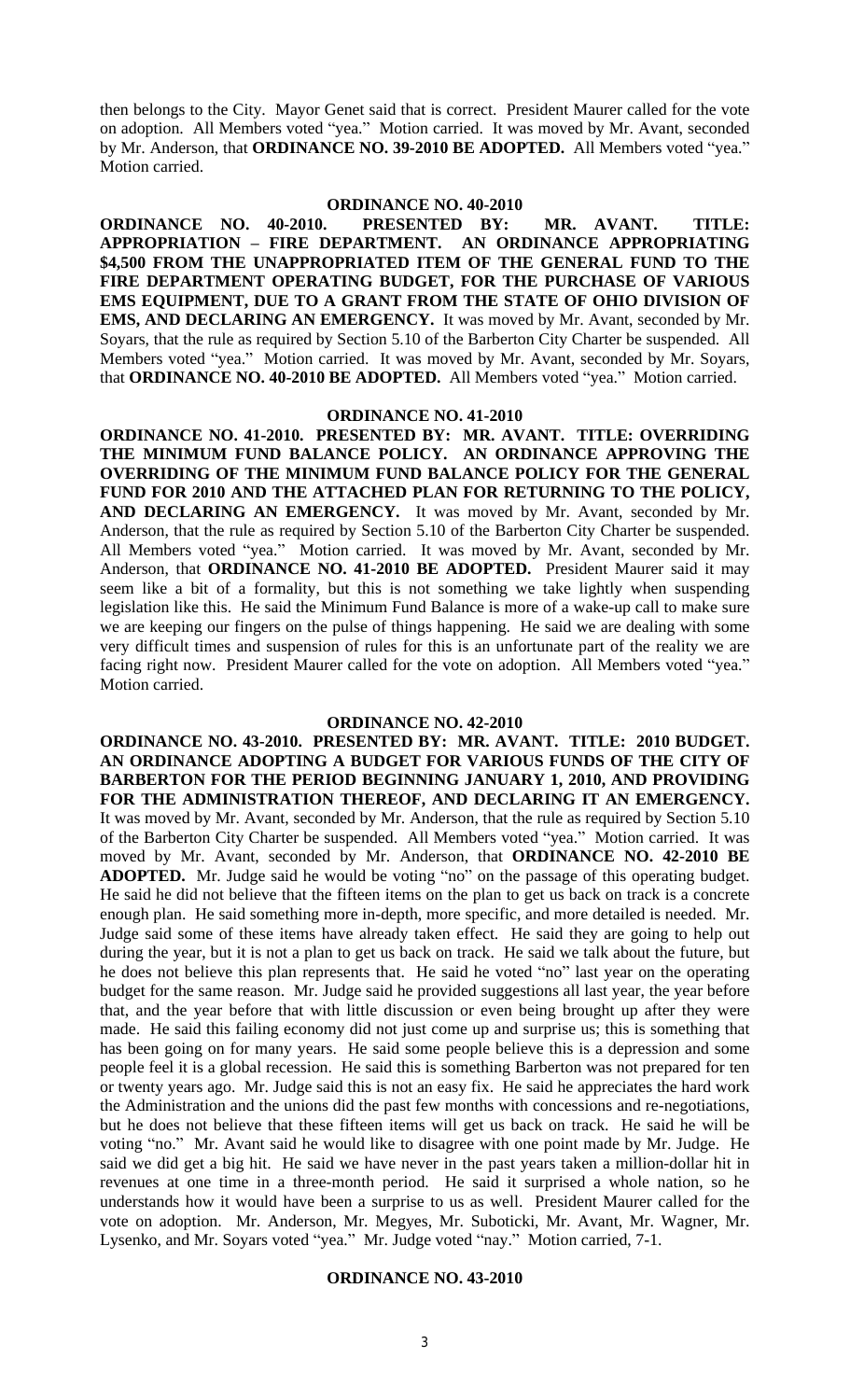**ORDINANCE NO. 44-2010. PRESENTED BY: MR. AVANT. TITLE: 2010 CAPITAL BUDGET. AN ORDINANCE ADOPTING AN ANNUAL CAPITAL BUDGET FOR VARIOUS FUNDS OF THE CITY OF BARBERTON FOR THE PERIOD BEGINNING JANUARY 1, 2010, AND PROVIDING FOR THE ADMINISTRATION THEREOF, AND DECLARING IT AN EMERGENCY.** It was moved by Mr. Avant, seconded by Mr. Anderson, that the rule as required by Section 5.10 of the Barberton City Charter be suspended. All Members voted "yea." Motion carried. It was moved by Mr. Avant, seconded by Mr. Anderson, that **ORDINANCE NO. 43-2010 BE ADOPTED.** All Members voted "yea." Motion carried.

## **SECOND READING OF ORDINANCES AND RESOLUTIONS**

### **ORDINANCE NO. 30-2010**

## **ORDINANCE NO. 30-2010. PRESENTED BY: MR. WAGNER. TITLE: CANCELLATION OF CONTRACT – BARBERTON BOARD OF HEALTH / CITY OF BARBERTON. AN ORDINANCE AUTHORIZING THE MAYOR TO CANCEL THE CURRENT CONTRACT BETWEEN THE BARBERTON BOARD OF HEALTH AND THE CITY OF BARBERTON, AND DECLARING AN EMERGENCY.** *First Reading – March 8, 2010. Second Reading – March 22, 2010.*

## **THIRD READING OF ORDINANCES AND RESOLUTIONS**

None.

## **APPOINTMENTS**

None.

## **MISCELLANEOUS AND UNFINISHED BUSINESS**

President Maurer said March 29<sup>th</sup> is a fifth Monday. He said Council does not meet on fifth Mondays, so our next meeting will be on April 5<sup>th</sup>.

President Maurer said the first quarter is in the books and we are well into 2010. He said hopefully we will be able to do what we can with what we have, which appears to be a diminishing supply of manpower, money, etc.

President Maurer said unfortunately for us, Mr. Wildman, our Parks Director, is going to take a new position, so he would like to wish him much luck.

Mr. Megyes said on Thursday, March 25<sup>th</sup>, at 7:00 p.m. he is sponsoring a Fourth Ward Meeting at the Active Adult Center. He said he would appreciate anyone who is able to attend.

President Maurer said an executive session has been requested by our Law Director in order to discuss a pending litigation against the City, so we will go into executive session following any communication from the Mayor.

## **COMMUNICATION FROM THE MAYOR**

Mayor Genet said he wanted to thank council members for their help on the 2010 Budget. He said he appreciated all the input. He said it is something we have been working on for about five months.

Mayor Genet said as President of Council, he watched Mr. Wildman work. He said when he became Mayor in 2008, he met with all the department heads, including Andy. He said he remembered telling Andy what a great job he was doing and that his biggest concern was how long the City of Barberton was going to be able to hold on to him. Mayor Genet said you can only imagine how he felt this morning when he got hit with that news. He said we joke that everybody loves Andy, but obviously people even outside of Barberton love Andy. He said to Andy that he did a great job for Barberton and he definitely made his mark on the city. He said not only will the City be losing an awesome director, but the city will be losing a good, quality